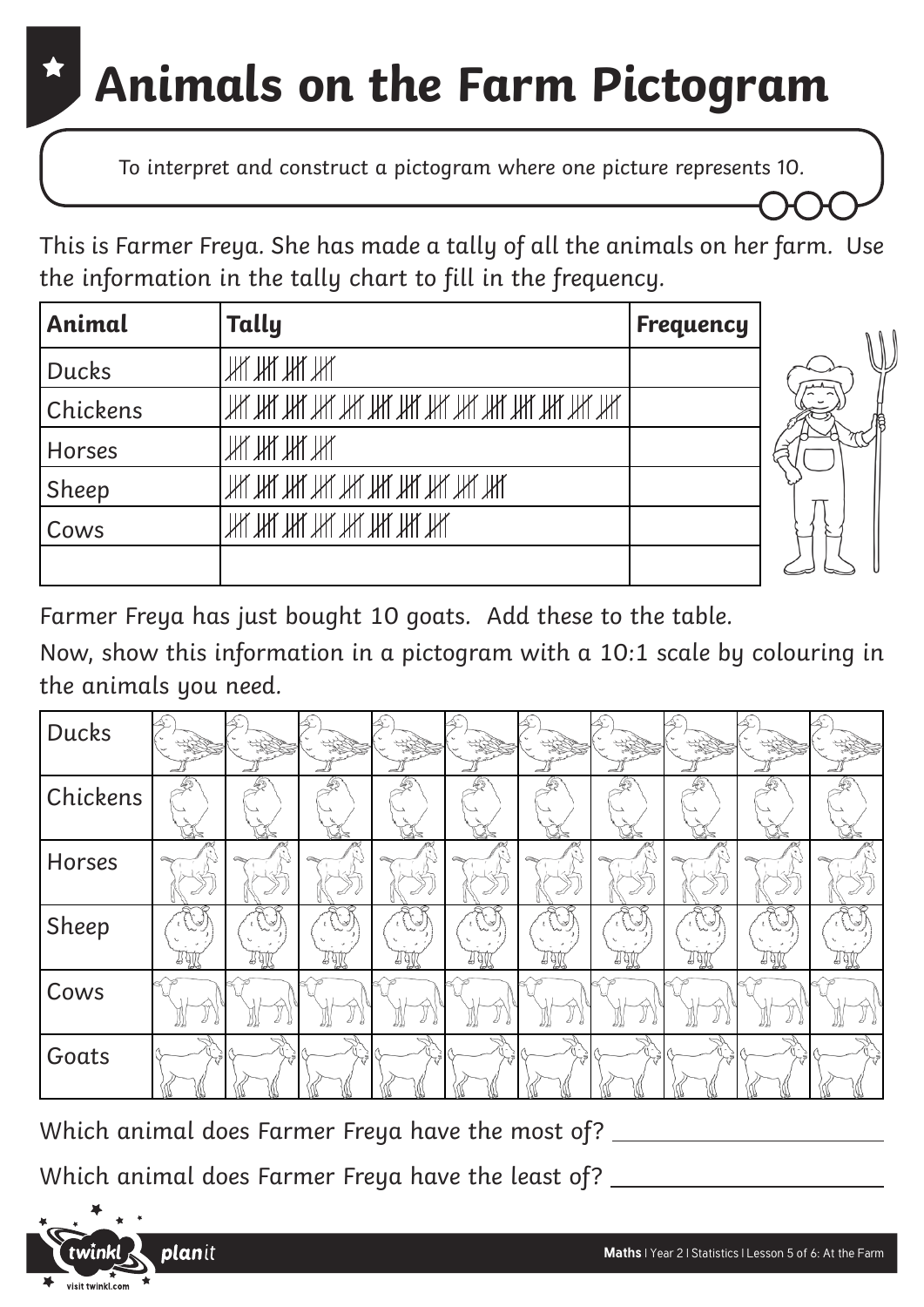### **Animals on the Farm Pictogram**

To interpret and construct a pictogram where one picture represents 10.

This is Farmer Farid. He has counted all the animals on his farm. Complete the table.

| Animal       | Tally                   | Frequency |    |
|--------------|-------------------------|-----------|----|
| <b>Ducks</b> | ТАҚ ТАҚ ТАҚ ТАҚ ТАҚ ТАҚ |           |    |
| Chickens     |                         | 75        | g, |
| Goats        | ТАҚ ТАҚ ТАҚ ТАҚ ТАҚ ТАҚ |           |    |
| Horses       | Ж Ж                     |           |    |
| Sheep        |                         | 90        |    |
|              |                         |           |    |

Farmer Farid has bought 25 cows. Add these to the table.

Now, show this information in a pictogram with a 10:1 scale by colouring in the animals you need.

| Ducks    | Á.         |           | فبصير           | $\epsilon$ |          |         |                           | راد | $\epsilon$ |  |
|----------|------------|-----------|-----------------|------------|----------|---------|---------------------------|-----|------------|--|
| Chickens | 43         | 43        | 43              | 43         | 43       | €       | €                         | 6   |            |  |
| Goats    |            |           |                 |            |          | īΖ      |                           |     |            |  |
| Horses   | JCK)       |           | 10.XI           |            | 10.XI    | MW)     | MW)                       | KW) |            |  |
| Sheep    | V<br>4 Y ( | ∖У<br>496 | ∖¥<br>w.<br>491 | V          | V<br>491 | V<br>Ty | $\vee$<br>.<br>سعا<br>496 |     | 496        |  |
| Cows     |            |           |                 |            |          |         |                           |     |            |  |

Which animal does Farmer Freya have the most of?

Which animal does Farmer Freya have the least of?

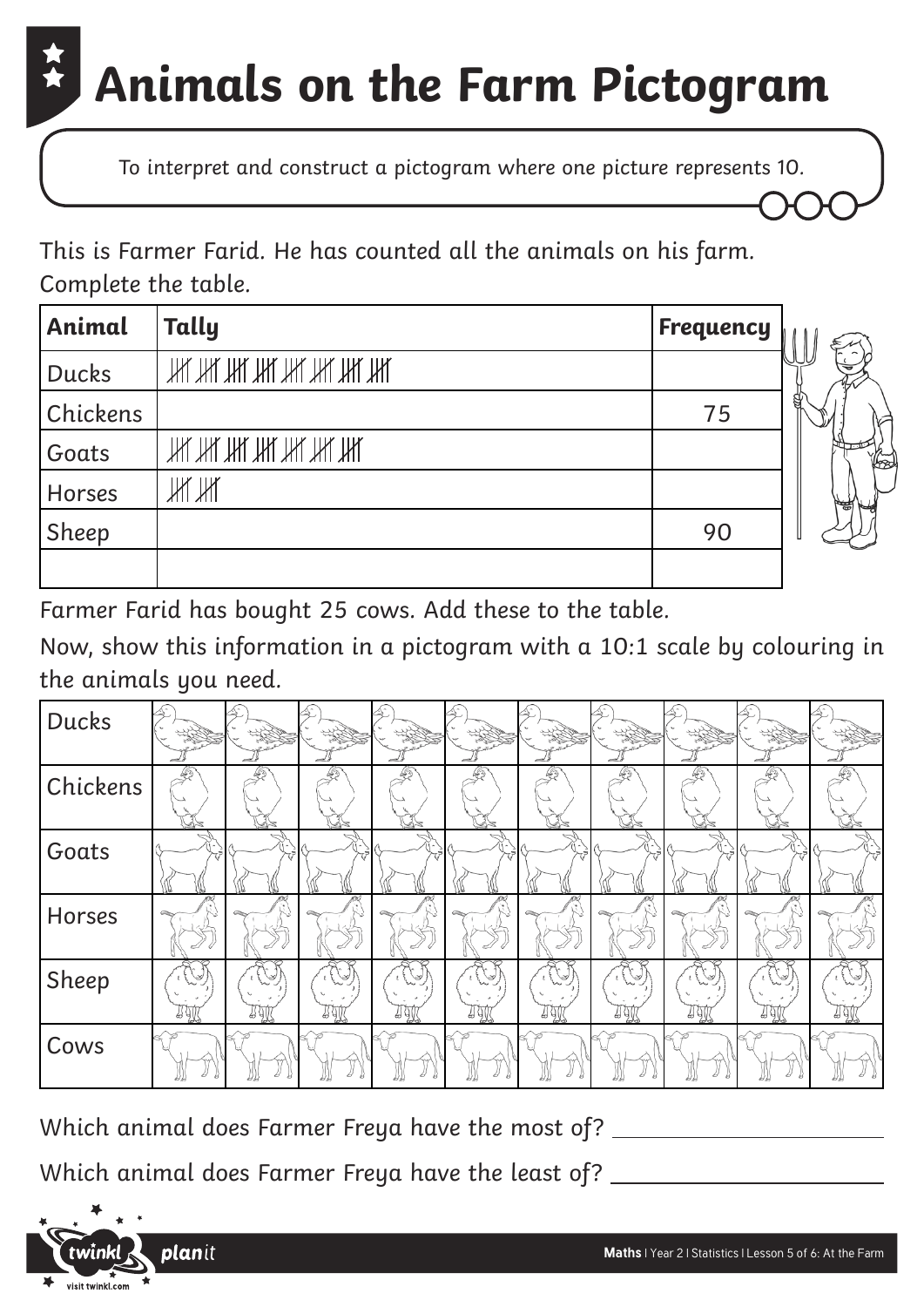## **Animals on the Farm Pictogram**

To interpret and construct a pictogram where one picture represents 10.

This is Farmer Frida. She has counted all the animals on her farm. Complete the table.

| Animal        | Tally                               | <b>Frequency</b> |
|---------------|-------------------------------------|------------------|
| <b>Ducks</b>  | ТАҚ ТАҚ ТАҚ ТАҚ ТАҚ ТАҚ ТАҚ         |                  |
| Chickens      |                                     | 60               |
| Goats         | ЖИГИГИГИГИГИГ                       |                  |
| Sheep         |                                     | 95               |
| <b>Horses</b> |                                     | 10               |
| Turkeys       |                                     | 100              |
| Cows          | THL THL THL THL THL THL THL THL THL |                  |
|               |                                     |                  |

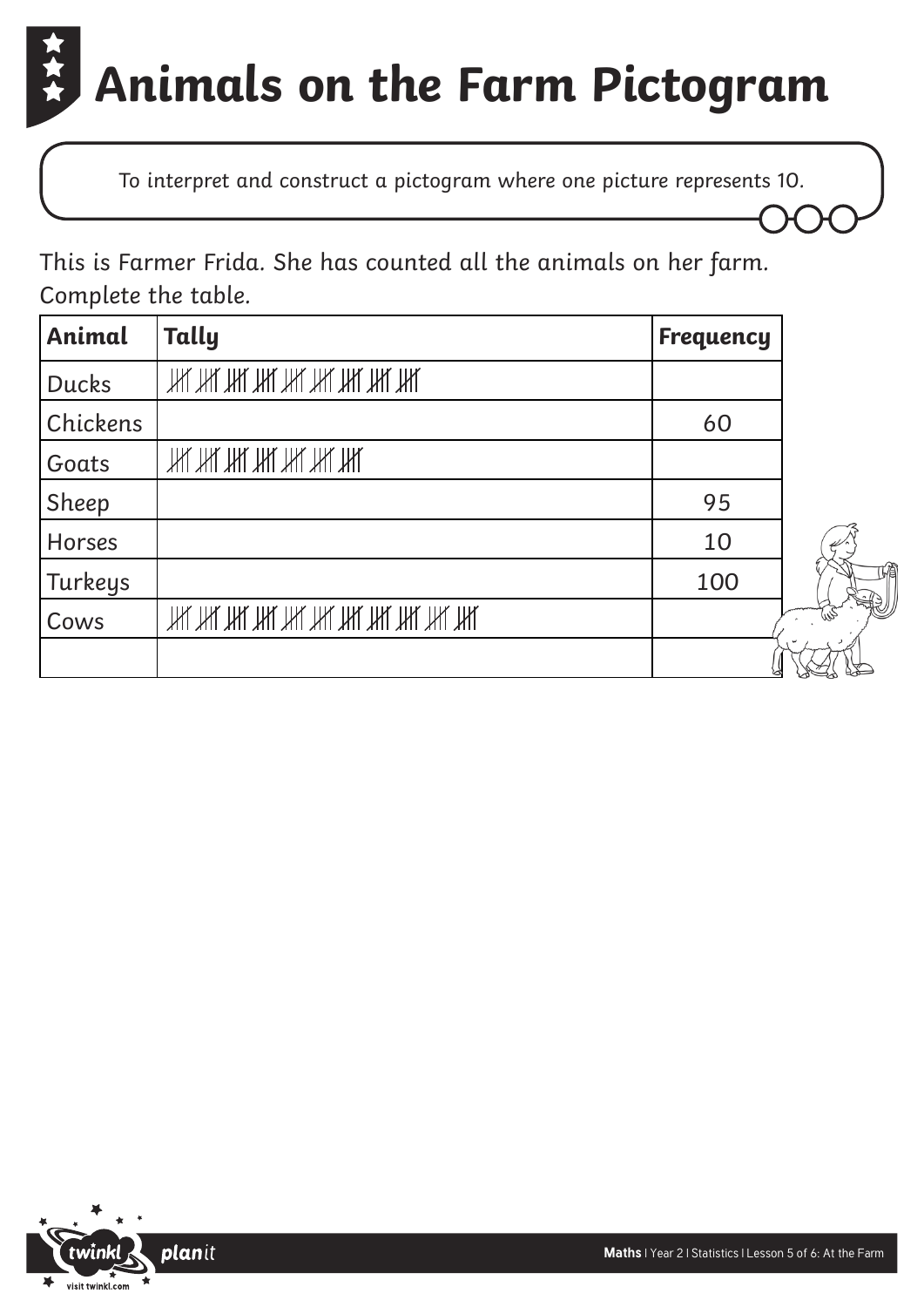

Farmer Frida has bought 15 donkeys. Add these to the table.

Now show this information in a pictogram with a 10:1 scale by only colouring in the animals you need.

| <b>Ducks</b> | Ą.                            | <b>REGISTER</b> |            |                        |              |                               |            |            |                         |     |
|--------------|-------------------------------|-----------------|------------|------------------------|--------------|-------------------------------|------------|------------|-------------------------|-----|
| Chickens     | Ģ<br>$\overline{\phantom{0}}$ | Ç               | 43         | 43                     | Ģ            | G                             | 43         | Ç          | 43                      |     |
| Goats        | $\triangledown$               |                 |            | で                      | τŹ           |                               | $\bar{V}$  |            |                         |     |
| Sheep        | کیا<br>ITT                    | ∖ ⊗<br>ITY      | V<br>ITIT  | V<br>ITY               | ITIT         | $\check{\mathscr{C}}$<br>IJij | !Tat       | Ty         | 490                     | Ity |
| Horses       |                               |                 |            |                        |              |                               |            |            |                         |     |
| Turkeys      | $\sqrt{2}$                    | $\mathbb{Z}$    | $\sqrt{r}$ | $\widehat{\mathbb{C}}$ | $\mathbb{Z}$ | $\widehat{\mathbb{C}}$        | $\sqrt{m}$ | $\sqrt{2}$ | $\widehat{\mathscr{C}}$ | or  |
| Cows         |                               |                 |            |                        |              |                               |            |            | BД                      |     |
| Donkeys      | IV.                           |                 |            |                        |              |                               |            |            |                         |     |

How many more cows are there than goats?

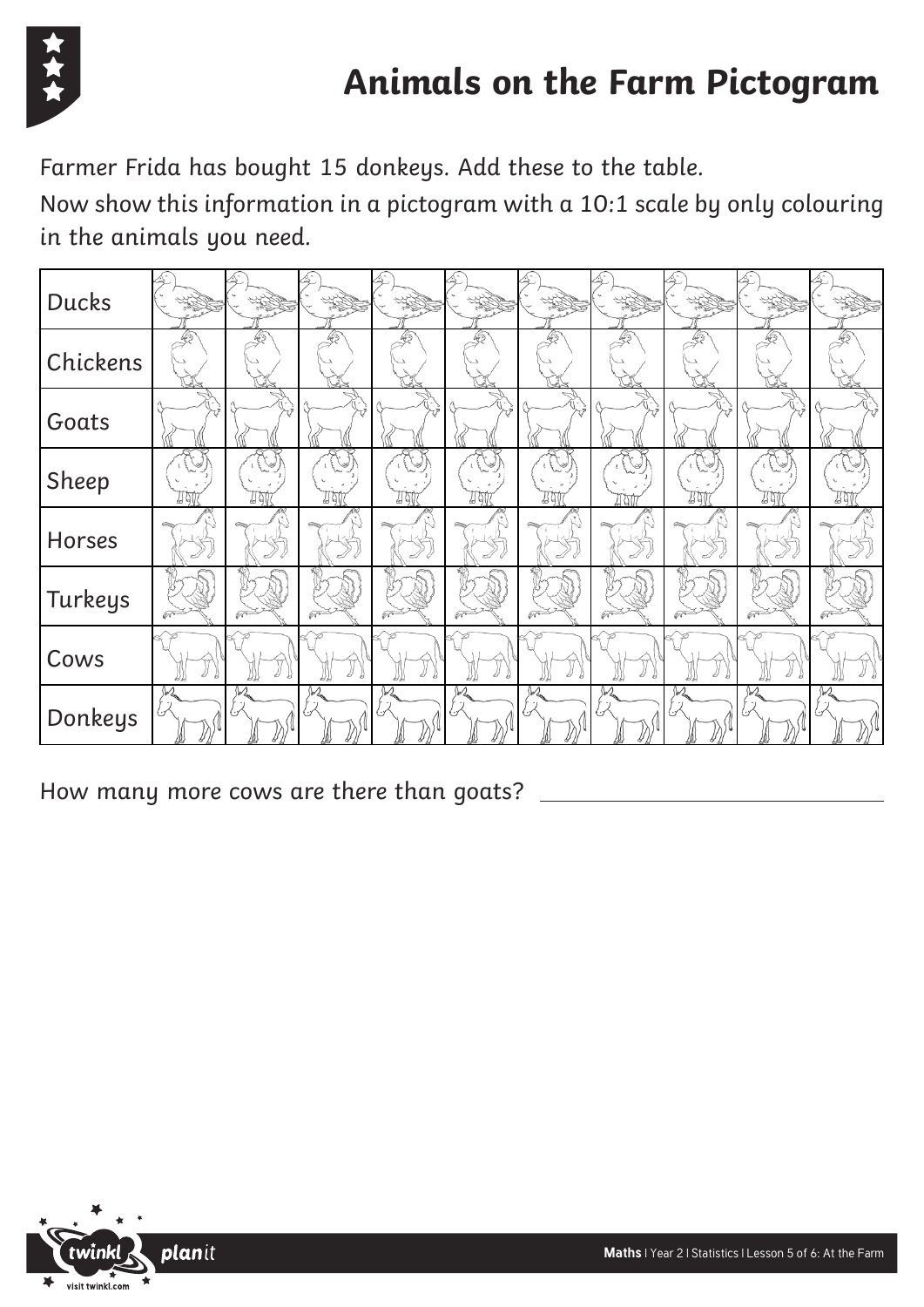#### Animals on the Farm Pictogram **Answers**

This is Farmer Freya. She has made a tally of all the animals on her farm. Use the information in the tally chart to fill in the frequency.

| Animal       | Tally                           | <b>Frequency</b>           |  |
|--------------|---------------------------------|----------------------------|--|
| <b>Ducks</b> | . Ж. Ж. Ж. Ж.                   | 20                         |  |
| Chickens     |                                 | 70                         |  |
| Horses       | Ж Ж Ж Ж                         | 20                         |  |
| Sheep        | ТАҚ ТАҚ ТАҚ ТАҚ ТАҚ ТАҚ ТАҚ ТАҚ | 50                         |  |
| Cows         | ТАҚ ТАҚ ТАҚ ТАҚ ТАҚ ТАҚ         | 40                         |  |
| Goats        | ИҮ ИҮ                           | $\boldsymbol{\mathsf{10}}$ |  |



Farmer Freya has just bought 10 goats. Add these to the table.

Now, show this information in a pictogram with a 10:1 scale by colouring in the animals you need.

| Ducks    |             |           |     |          |             |                       |     |       |      |     |
|----------|-------------|-----------|-----|----------|-------------|-----------------------|-----|-------|------|-----|
| Chickens |             |           |     | $\sim$   |             |                       |     | 43    | 43   |     |
| Horses   |             |           |     |          |             |                       |     |       |      |     |
| Sheep    | <b>TAIR</b> | 13<br>Tyy | Tyy | B<br>720 | <b>TATE</b> | ا این<br>محمد<br>ITIL | 4 Y | 4 Y V | 4911 | 494 |
| Cows     |             |           |     |          | ₽₽          | DД                    | ₽₩  | ΒН    |      |     |
| Goats    |             |           |     |          |             | $\tau$                |     |       |      |     |

Which animal does Farmer Freya have the most of? **chickens** Which animal does Farmer Freya have the least of? **goats**

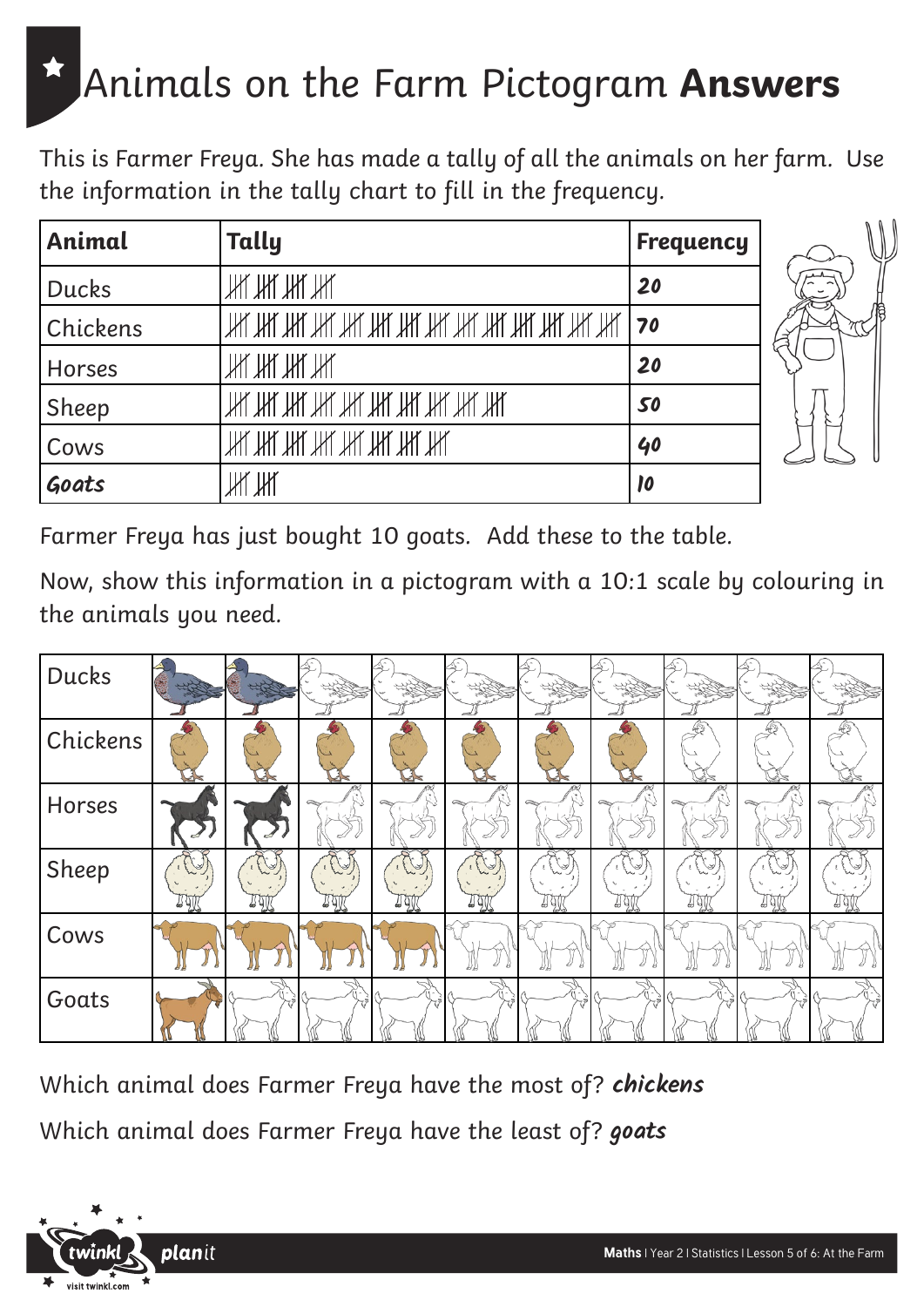# Animals on the Farm Pictogram **Answers**

This is Farmer Farid. He has counted all the animals on his farm. Complete the table.

| Animal        | Tally                          | Frequency                               |    |
|---------------|--------------------------------|-----------------------------------------|----|
| <b>Ducks</b>  | ТАҚ ТАҚ ТАҚ ТАҚ ТАҚ ТАҚ ТАҚ    | 40                                      |    |
| Chickens      |                                | 75                                      | a. |
| Goats         | <u>ТАҚ ТАҚ ТАҚ ТАҚ ТАҚ ТАҚ</u> | 35                                      |    |
| <b>Horses</b> | Ж Ж                            | $\boldsymbol{\mathsf{I}}\boldsymbol{o}$ | 高  |
| Sheep         |                                | 90                                      |    |
| Cows          | Ж Ж Ж Ж                        | 25                                      |    |

Farmer Farid has bought 25 cows. Add these to the table.

Now, show this information in a pictogram with a 10:1 scale by colouring in the animals you need.

| Ducks    |                 |           |                              |                     |           |          |   |   |   |  |
|----------|-----------------|-----------|------------------------------|---------------------|-----------|----------|---|---|---|--|
| Chickens |                 |           |                              |                     |           |          |   |   | € |  |
| Goats    |                 |           |                              | τř                  |           |          |   |   |   |  |
| Horses   |                 |           |                              |                     | ЮS        |          |   |   |   |  |
| Sheep    | B<br><b>JAT</b> | 13<br>Tyy | $\mathbb{Z}$<br>يبند<br>I 40 | B<br>فعنعا<br>$L_2$ | B<br>44 U | B<br>Tyl | A | B |   |  |
| Cows     |                 |           |                              |                     |           |          |   |   |   |  |

Which animal does Farmer Freya have the most of? **sheep** Which animal does Farmer Freya have the least of? **horses**